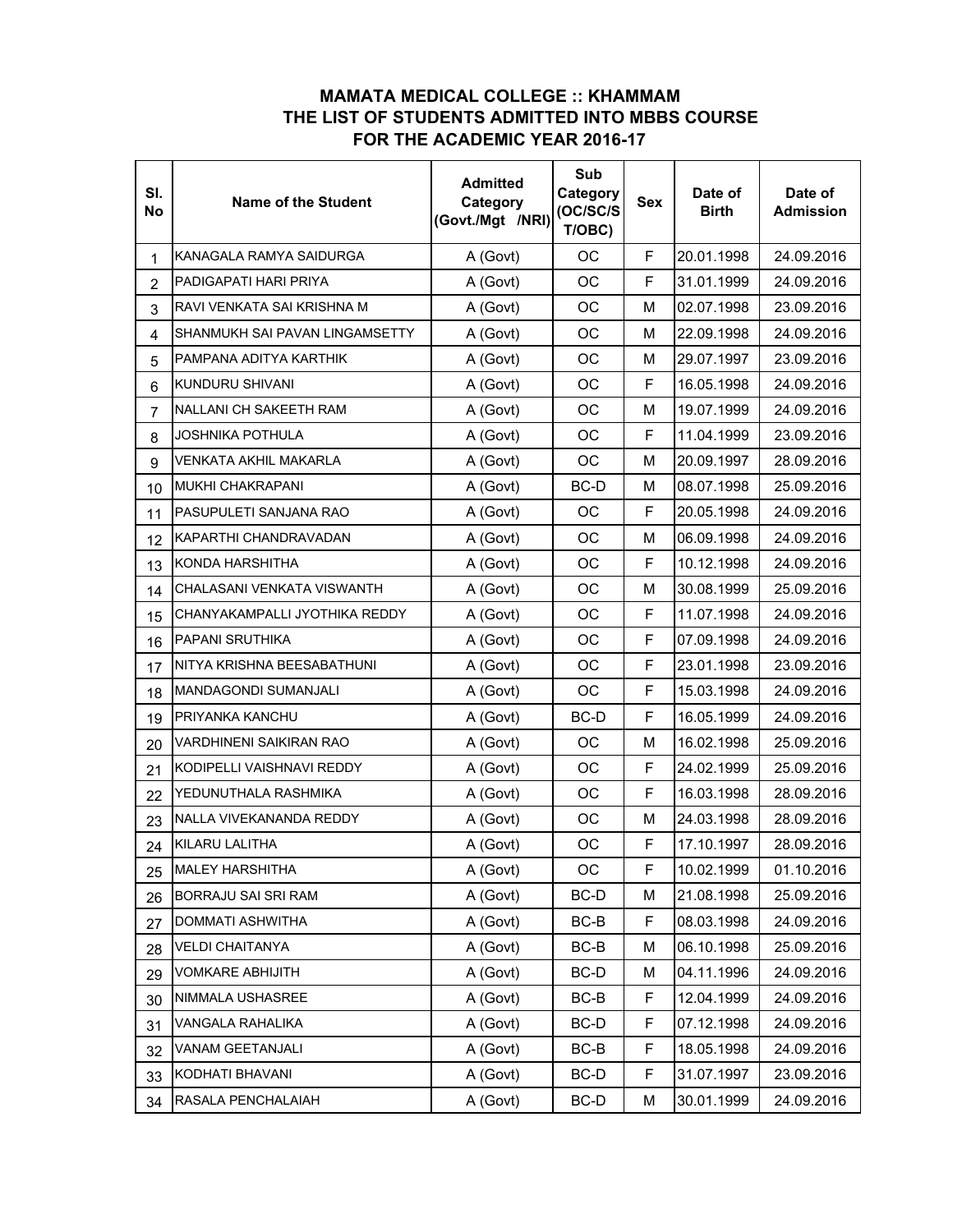| 35 | <b>SHAHED SHAIK</b>         | A (Govt) | BC-E      | М  | 10.06.1998 | 24.09.2016 |
|----|-----------------------------|----------|-----------|----|------------|------------|
| 36 | MADISHETTY DIVYA SREE       | A (Govt) | BC-D      | F  | 17.06.1998 | 25.09.2016 |
| 37 | <b>BANGARU TEJESWARI</b>    | A (Govt) | BC-D      | F  | 01.11.1997 | 24.09.2016 |
| 38 | PATANGE SUSHMA              | A (Govt) | BC-D      | F  | 27.03.1997 | 28.09.2016 |
| 39 | <b>VIDEM PAVAN SAI</b>      | A (Govt) | BC-B      | M  | 20.11.1997 | 24.09.2016 |
| 40 | MOHAMMAD IMTHIYAZ BEGUM     | A (Govt) | BC-B      | F  | 21.09.1997 | 24.09.2016 |
| 41 | KOTAGIRI SANTAIPET NIKHIL   | A (Govt) | $BC-B$    | M  | 09.07.1997 | 23.09.2016 |
| 42 | MAROJU PRIYACHANDANA        | A (Govt) | BC-B      | F  | 11.10.1996 | 25.09.2016 |
| 43 | <b>GUNTUKU SANDEEP</b>      | A (Govt) | $BC-B$    | M  | 15.06.1998 | 25.09.2016 |
| 44 | MAREEDU SAI RITHVICK        | A (Govt) | $BC-B$    | М  | 06.02.1998 | 01.10.2016 |
| 45 | <b>ISSAPURI SREE DIVYA</b>  | A (Govt) | BC-A      | F  | 31.08.1998 | 24.09.2016 |
| 46 | PERAM SRAVYA                | A (Govt) | BC-B      | F  | 06.08.1998 | 28.09.2016 |
| 47 | ELAMSHETTI NAMRATHA         | A (Govt) | BC-B      | F  | 07.03.1997 | 28.09.2016 |
| 48 | GADADAS NAVYASREE           | A (Govt) | $BC-B$    | F  | 24.06.1997 | 01.10.2016 |
| 49 | <b>NIDA SEHARISH</b>        | A (Govt) | BC-E      | F  | 07.11.1996 | 28.09.2016 |
| 50 | ZIKRA TABASSUM              | A (Govt) | BC-E      | F  | 11.01.1998 | 28.09.2016 |
| 51 | SK JASMINE MEHARA           | A (Govt) | BC-E      | F  | 03.06.1998 | 01.10.2016 |
| 52 | <b>AARON MADUGULA</b>       | A (Govt) | BC-C      | M  | 18.03.1998 | 24.09.2016 |
| 53 | <b>REETHIKA PALEPU</b>      | A (Govt) | <b>SC</b> | F  | 30.05.1999 | 25.09.2016 |
| 54 | GUGULOTH BHAVANA SREE       | A (Govt) | ST        | F  | 29.04.1998 | 07.10.2016 |
| 55 | ALLEPU PRANEETH             | A (Govt) | BC-A      | М  | 27.06.1999 | 24.09.2016 |
| 56 | <b>GUGULOTHU GEETHA BAI</b> | A (Govt) | <b>ST</b> | F  | 23.01.1997 | 25.09.2016 |
| 57 | <b>BANDI VAMSHI KRISHNA</b> | A (Govt) | BC-A      | М  | 16.08.1998 | 24.09.2016 |
| 58 | MANDRUMAKA RAHUL RAJ        | A (Govt) | SC        | М  | 08.08.1997 | 24.09.2016 |
| 59 | <b>M SRIKANTH NAIK</b>      | A (Govt) | ST        | М  | 05.02.1997 | 25.09.2016 |
| 60 | CHINTHAMALLA SUSMITHA       | A (Govt) | SC        | F  | 27.08.1999 | 01.10.2016 |
| 61 | RATHOD SOWJANYA             | A (Govt) | <b>ST</b> | F  | 21.08.1998 | 25.09.2016 |
| 62 | TUPAKULA SAI MALLESWARI     | A (Govt) | BC-A      | F  | 27.11.1998 | 28.09.2016 |
| 63 | BURUGADDA SAI VARDHAN       | A (Govt) | BC-A      | М  | 13.08.1998 | 28.09.2016 |
| 64 | <b>K PRUTHVI</b>            | A (Govt) | BC-A      | M  | 05.06.1998 | 28.09.2016 |
| 65 | <b>ADDANKI SPOORTHI</b>     | A (Govt) | SC        | F. | 04.01.1998 | 25.09.2016 |
| 66 | JILLAPALLI MANUSHA          | A (Govt) | SC        | F  | 23.09.1997 | 23.09.2016 |
| 67 | <b>JANNU DINESH</b>         | A (Govt) | SC        | М  | 13.11.1998 | 23.09.2016 |
| 68 | SANGI SATHVIKA              | A (Govt) | SC        | F  | 28.05.1999 | 23.09.2016 |
| 69 | NAKKA KARTHIK               | A (Govt) | SC        | М  | 02.07.1998 | 28.09.2016 |
| 70 | THUMMALAPELLY VAMSHI        | A (Govt) | SC        | М  | 12.05.1997 | 25.09.2016 |
| 71 | <b>BAKTHU VIJAYALAXMI</b>   | A (Govt) | SC        | F  | 15.08.1999 | 25.09.2016 |
| 72 | KONDETI SUSIKSHITA          | A (Govt) | SC        | F. | 15.09.1999 | 24.09.2016 |
| 73 | JANNU SHILYA GEETHIKA       | A (Govt) | SC        | F  | 02.09.1997 | 28.09.2016 |
| 74 | <b>GUDDANTI PAVITRA</b>     | A (Govt) | BC-B      | F  | 14.11.1998 | 28.09.2016 |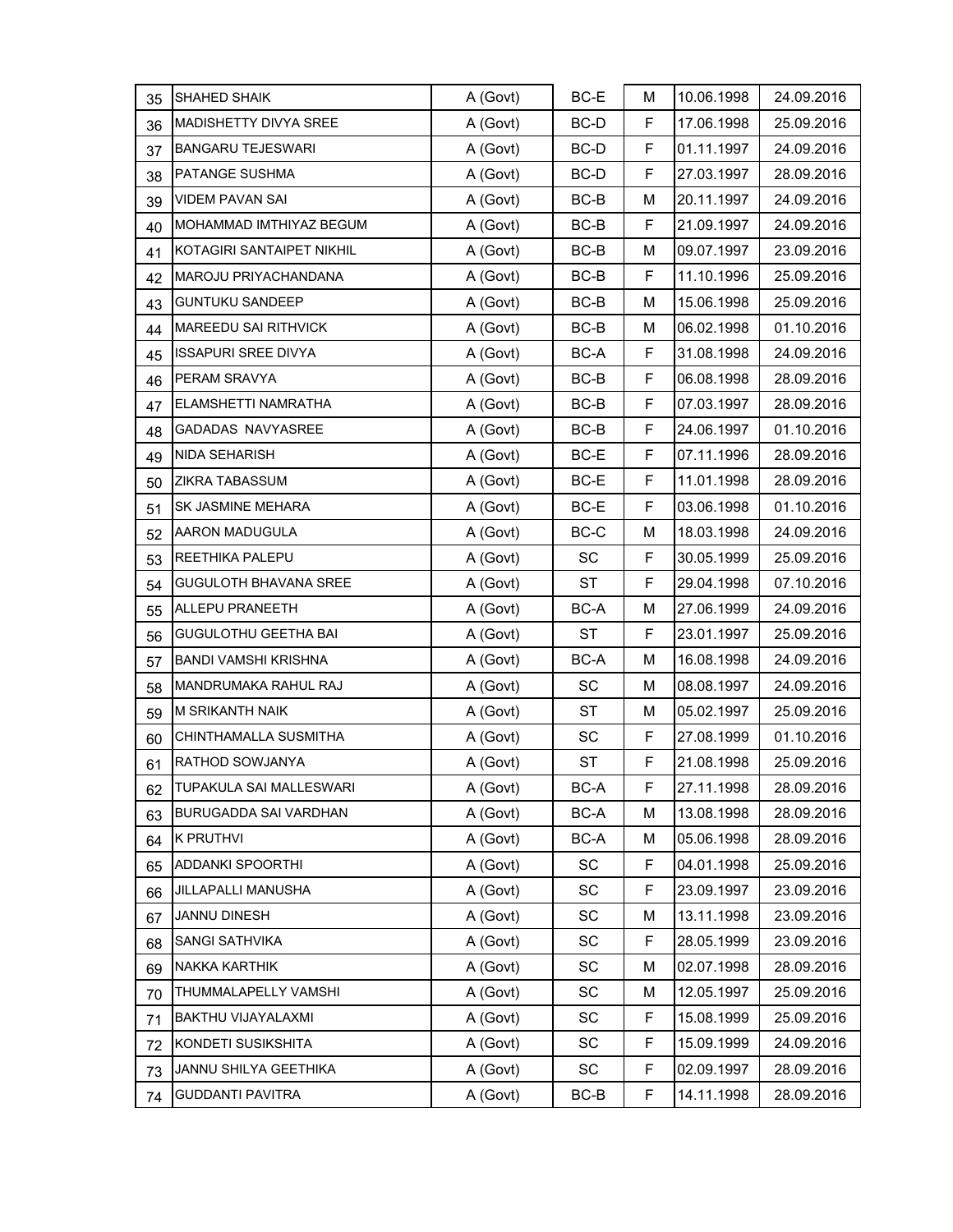| 75  | <b>B ABHINAY</b>                                  | A (Govt)       | BC-B   | М | 27.10.1998 | 27.09.2016 |
|-----|---------------------------------------------------|----------------|--------|---|------------|------------|
| 76  | <b>GOLLAPUDI SRAVANI</b>                          | B (Management) | OC     | F | 25.12.1996 | 26.09.2016 |
| 77  | ALLU KRISHNA MADHURI                              | B (Management) | BC-D   | F | 18.10.1997 | 27.09.2016 |
| 78  | <b>GURRAM PARIMALA</b>                            | B (Management) | OC     | F | 12.08.1997 | 26.09.2016 |
| 79  | <b>GANTA NIKHITA SREE</b>                         | B (Management) | OC     | F | 18.06.1997 | 23.09.2016 |
| 80  | <b>GANGISHETTY MANVITHA</b>                       | B (Management) | OC     | F | 06.10.1998 | 25.09.2016 |
| 81  | KOLIPAKA V N S SAI MANASWI                        | B (Management) | OC     | F | 05.07.1999 | 26.09.2016 |
| 82  | <b>SIMHADRI SURYA</b>                             | B (Management) | OC     | М | 16.06.1999 | 26.09.2016 |
| 83  | KOTHAPALLY LAHARI                                 | B (Management) | OC     | F | 27.08.1998 | 26.09.2016 |
| 84  | CHAKIRI DURGA NAGA SRAVYA                         | B (Management) | OC     | F | 11.05.1999 | 24.09.2016 |
| 85  | VADDE KAMESWARI PRAVALLIKA                        | B (Management) | OC     | F | 21.05.1998 | 26.09.2016 |
| 86  | THANGELLAPALLI THOMAS PAUL                        | B (Management) | $BC-B$ | M | 27.01.1998 | 24.09.2016 |
| 87  | <b>BATHULA PRAVEEN KUMAR</b>                      | B (Management) | BC-D   | М | 13.03.1998 | 26.09.2016 |
| 88  | P ANUDEEP REDDY                                   | B (Management) | OC     | М | 02.03.1999 | 27.09.2016 |
| 89  | KOTHAPALLY SAITEJA                                | B (Management) | OC     | M | 14.10.1998 | 25.09.2016 |
| 90  | NAVYA MADA                                        | B (Management) | $BC-B$ | F | 01.12.1997 | 26.09.2016 |
| 91  | KRISHNA SAI GOUD KATTIKOLA                        | B (Management) | BC-B   | М | 15.06.1998 | 26.09.2016 |
| 92  | KAG RAKESH CHOUDHARY                              | B (Management) | OC     | М | 29.03.1997 | 27.09.2016 |
| 93  | J V SHASHANK                                      | B (Management) | $BC-B$ | M | 24.12.1996 | 27.09.2016 |
| 94  | LAKKARAJU VENKATESH                               | B (Management) | BC-D   | М | 28.01.1998 | 25.09.2016 |
| 95  | PAMMI SHANMUKHA PRIYA                             | B (Management) | BC-B   | F | 26.04.1999 | 26.09.2016 |
| 96  | GAJULAPALLI KISHORE KUMAR REDDY                   | B (Management) | OC     | M | 14.09.1997 | 27.09.2016 |
| 97  | POKALA DEEKSHITH KUMAR                            | B (Management) | OC     | М | 16.02.1998 | 26.09.2016 |
| 98  | <b>HARIKA GOWRA</b>                               | B (Management) | OC     | F | 09.07.1999 | 26.09.2016 |
| 99  | RAVINUTHALA PRASANNA SAI SRIKAR                   | B (Management) | OC     | M | 02.04.1998 | 24.09.2016 |
| 100 | CHILAMKURTHI MOHAN                                | B (Management) | OC     | М | 06.01.1999 | 25.09.2016 |
| 101 | RUBAL YADAV                                       | B (Management) | OC     | F | 21.09.1996 | 24.09.2016 |
|     | 102 CHANDRAJA RAAVI                               | B (Management) | ОC     | F | 07.10.1998 | 25.09.2016 |
| 103 | <b>AITHA SNEHA</b>                                | B (Management) | OC     | F | 18.07.1996 | 26.09.2016 |
|     | 104 DUBASI RACHANA                                | B (Management) | $BC-B$ | F | 22.01.1998 | 26.09.2016 |
| 105 | CHUKKALUR RAMANA VANI                             | B (Management) | OC     | F | 07.08.1997 | 27.09.2016 |
| 106 | <b>M LAHARI</b>                                   | B (Management) | OC     | F | 29.01.1999 | 25.09.2016 |
| 107 | PALADUGU DHATHRI                                  | B (Management) | OC     | F | 26.10.1998 | 25.09.2016 |
| 108 | <b>GUNDA SUSHMITHA</b>                            | B (Management) | OC     | F | 16.06.1997 | 26.09.2016 |
| 109 | HIMAJA CHIRASANI                                  | B (Management) | OC     | F | 04.12.1998 | 26.09.2016 |
| 110 | <b>GUNDA HARSHITHA</b>                            | B (Management) | ОC     | F | 17.07.1999 | 26.09.2016 |
| 111 | BHIMIREDDY VIDYA CHANDANA                         | B (Management) | OC     | F | 20.02.1998 | 25.09.2016 |
| 112 | ORUGANTI NAVYA REKHA                              | B (Management) | OC     | F | 30.05.1999 | 26.09.2016 |
| 113 | KODATI TARUNA RAMA VENKATA<br><b>CHENNA KESAV</b> | B (Management) | OC     | м | 01.08.1998 | 26.09.2016 |
| 114 | KUDIKALA VIVEK VARDHAN                            | B (Management) | BC-B   | М | 15.12.1996 | 26.09.2016 |